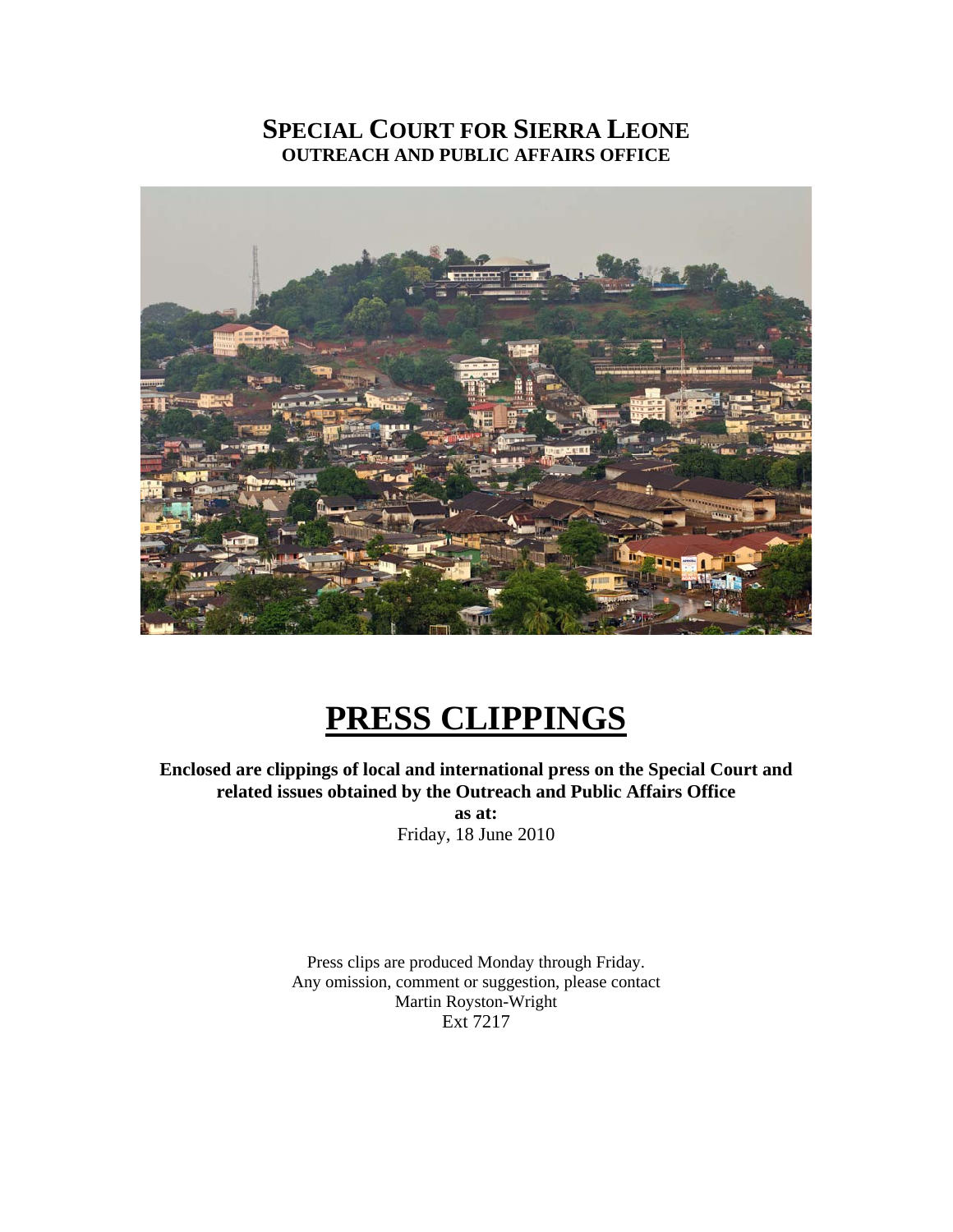| <b>Local News</b>                                                                       |            |
|-----------------------------------------------------------------------------------------|------------|
| Witness Testifies on RIUF Recruitment in Liberia <i>/ Premiere News</i>                 | Page 3     |
| ICC Member States Agree on Definition of Aggression / New Vision                        | Page 4     |
| <b>International News</b>                                                               |            |
| Report from The Hague / BBC World Service Trust                                         | Pages 5-6  |
| ECOMOG Peacekeepers Were Involved in Business Transactions/ CharlesTaylorTrial.org      | Page 7     |
| UNMIL Public Information Office Media Summary / UNMIL                                   | Pages 8-12 |
| Sudanese Rebel Leaders Appear Before International Criminal Court / New Tang Dynasty TV | Page 13    |
| Malema May Face Genocide Charge / Newswatch                                             | Page 14    |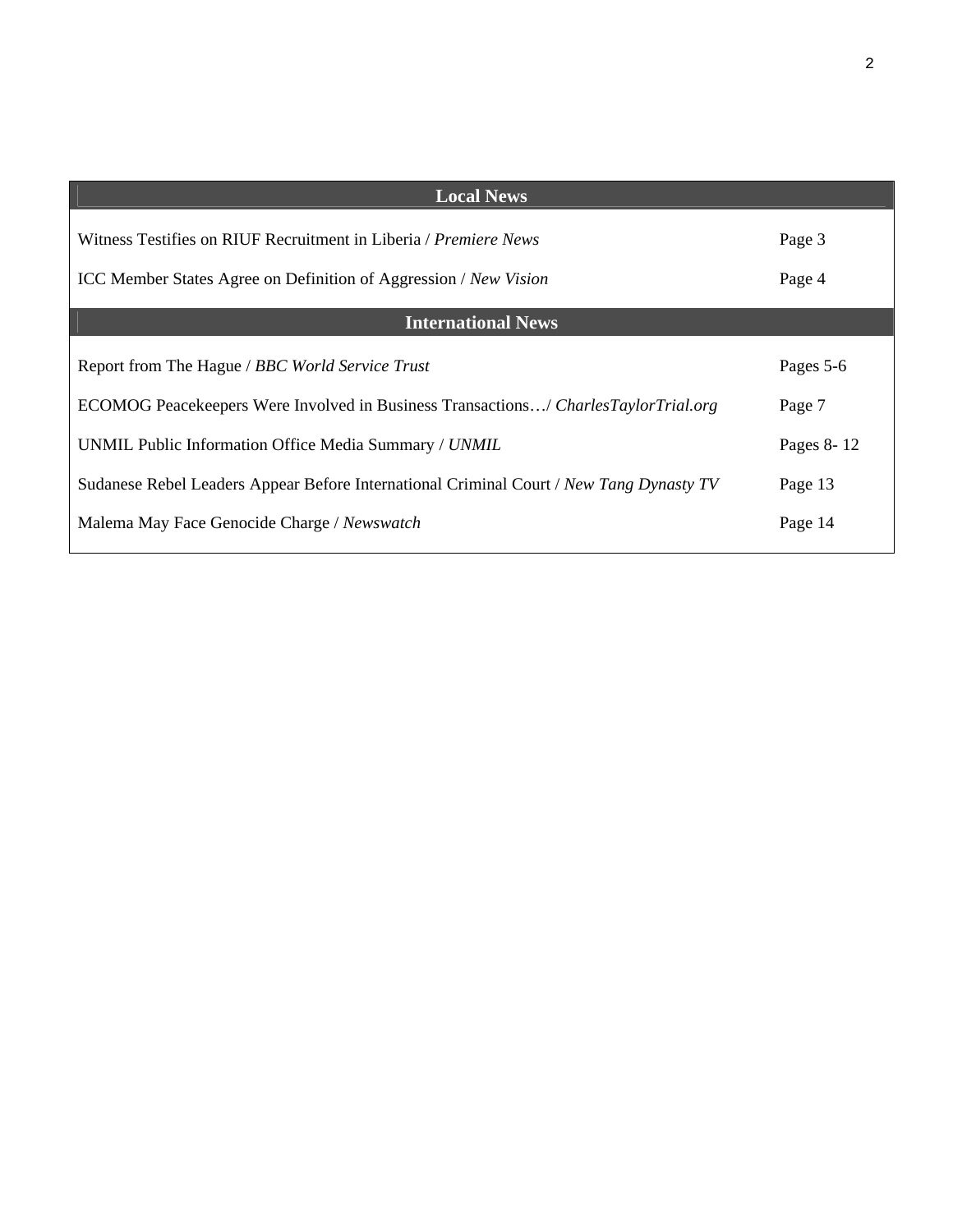## Premiere News Friday, 18 June 2010

# narles l **TAYIOF'S IF Recruitment In Liberia ness Testifies On RI**

**By Alpha Sesay** 

woman who helped top Sierra Leonean rebels recruit and train fighters in Liberia in the early 1990s on Wednesday said that Charles Taylor was not involved in that effort as far as she knew. Her testimony contradicts prosecution allegations that the former Liberian President backed rebel forces as they planned to invade Sierra Leone in 1991.

Isatu Kallon, known as "Mammie Iye" said she helped top rebel leader, Foday Sankoh of the Revolutionary United Front (RUF) in his drive to enlist and train rebel forces, but not once did he or other top rebel commanders hint at Mr. Taylor's involvement in their efforts.

Prosecutors, meanwhile, have alleged that the RUF rebels received substantial support from Mr. Taylor in recruiting and training fighters for the invasion of Sierra Leone after his National Patriotic Front of Liberia (NPFL) rebel group attacked Liberia in 1989. Mr. Taylor has denied these allegations, telling the court that he had no knowledge that RUF rebels were being recruited and trained in Liberia.

"Madam Kallon, that meeting that Pa Morlai [another name for Foday Sankoh] held in your house, do you know whether during the course of that meeting, the name Charles Taylor was ever mentioned?" asked Morris Anyah, defense counsel for Charles Taylor.

"At that time, no," Mrs. Kallon responded.

Mr. Anyah also asked the witness about her conversation with another senior RUF member, Philip Palmer, whom she said was transporting Sierra Leonean volunteers for training to a place called 'Sokoto' at Camp Naama in Liberia after they had been freed from the hands of NPFL rebels.

"When Palmer came with the truck and the volunteers entered the truck, and when Palmer came back two days after, during that two day period, did you ever hear Palmer mention the name Charles Taylor?" Mr. Anyah asked. "No." the witness said.

"When Palmer spoke of this place 'Sokoto' and he

mentioned that it was somewhere near Naama, during that conversation with him, did the name Charles Taylor come up?" Mr. Anyah asked. "No," Mrs. Kallon said.

Mrs. Kallon went on to tell the Special Court for Sierra Leone that when Mr. Taylor's rebel forces the National Patriotic Front of Liberia (NPFL) attacked Liberia in 1989, Sierra Leonean rebels in that group were harassed until they were rescued by RUF leader Mr. Sankoh. These Sierra Leonean nationals came to like Mr. Sankoh since he had saved their lives.

"There was too much harassmer\*, so when Pa Sankoh came, he was able to stop that so they liked him," Mrs. Kallon said.

Mrs. Kallon added that "he Sankoh sympathized with the people for the harassment. He told them not to blame the NPFL fighters but to blame our government because the government should have rescued us."

On some occasions, Mrs. Kallon said that she also helped Mr. Sankoh to rescue Sierra Leonean nationals who were later recruited into the RUF.

Mrs. Kallon told the court that she used to provide food and soap for the RUF rebels while they underwent training at Sokoto in Camp Naama. She said Mr. Sankoh used to give her money to provide those services to the RUF but the money was never enough and so she had to use her own resources to provide enough food for the trainees.

Asked how she got extra money to provide these services to the RUF, Mrs. Kallon said that "through the business that I was doing." She said that her husband also used to help with some money.

Asked whether she knew of any other people who provided such assistance to the RUF rebels, the witness said that "I know about myself but the area was so big, I did not go to the other places. I only know about myself and my husband."



According to the witness, when she visited the scene to have a first hand look at the people she was providing support for, she found out that the RUF recruits were being trained in a valley at Camp Naama. The NPFL fighters, she said were being trained on a hill at the same Camp Naama.

When asked by Mr. Anyah whether the NPFL fighters ever interacted with the RUF recruits, the witness said that "the time that I went there, no."

The witness said she also realized that the gate to Sokoto where the RUF rebels were being trained was always closed. She said she asked Mr. Sankoh why the gate was not open.

"He said his ideology that he gave his boys, he did not want them to mingle with the NPFL," said told the court. The witness said she could not tell what such ideology was.

Mrs. Kallon's testimony continues.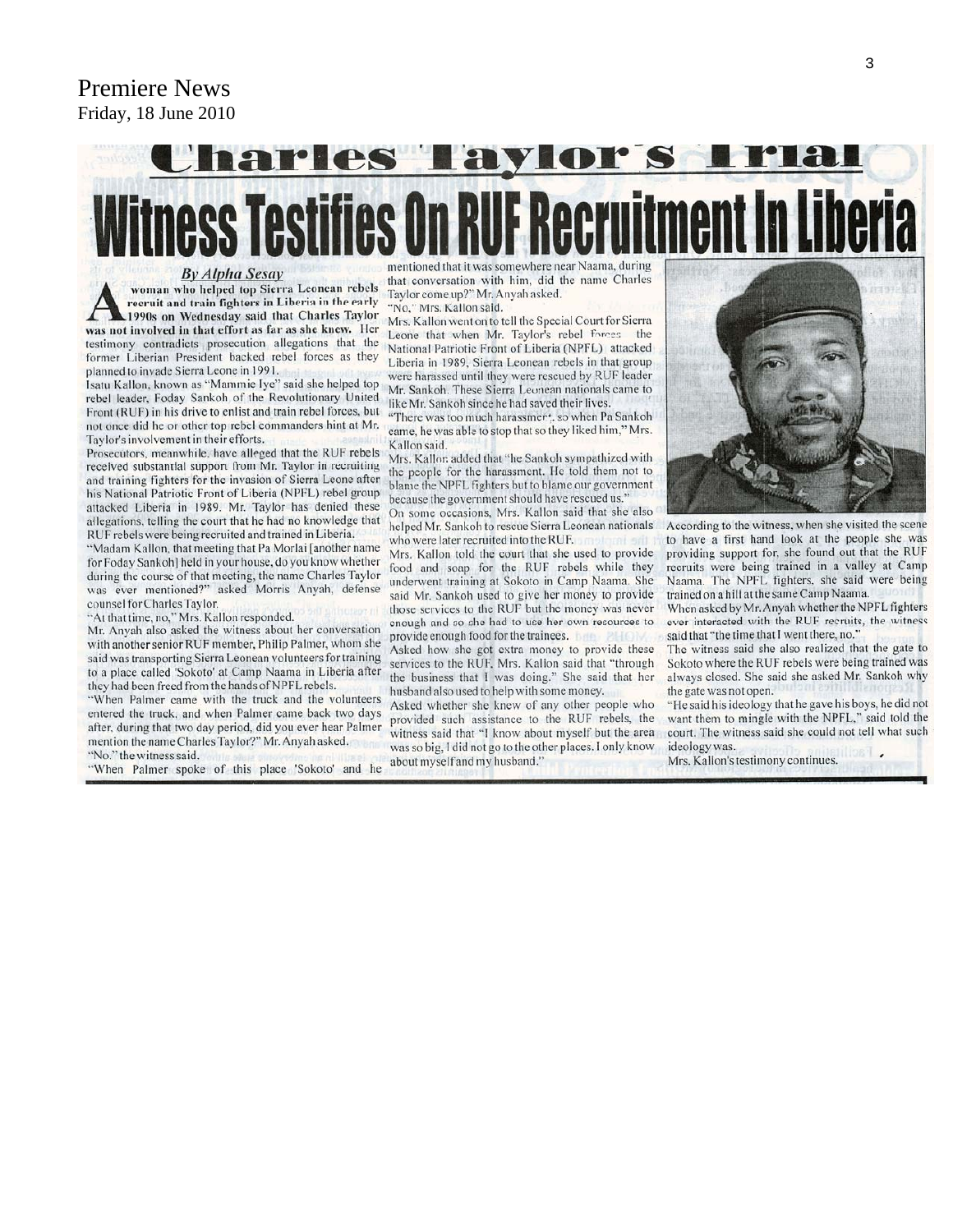# **ICC Member States Agree on Definition of Aggression**

#### By Abimbola Akosile

Member States of the International Criminal Court (ICC), including Nigeria, have agreed on what constitutes the crime of aggression, a long-running source of contention in international law, after nearly one decade of discussion.

Nations agreed to amend the Rome Statute, which set up the Court, to define the crime of aggression as "the planning, preparation, initiation or execution, by a person in a position effectively to exercise control over or to direct the political or military action of a State, of an act of aggression which, by its character, gravity and scale, constitutes a manifest violation of the Charter of the United Nations." Under the resolution adopted at the end of the two-week-long ICC review conference in Kampala, Ugandà last weekend, blockades of ports or coasts of a State by armed forces of another State, as well as an invasion or attack by troops of one State on the territory of another, are considered as acts of aggression under the statute.

Nations agreed that the ICC can exercise jurisdiction over crimes of aggression, but only over those committed one year after 30 States Parties have ratified the newly-made amendment. This will not happen until at least 2017, when States meet against to review the amendment, according to the new resolution adopted in the Ugandan capital.

It also noted that if the ICC Prosecutor wishes to move forward with an investigation of possible cases, he or she will take the case to the Security Council. Once that body has determined that an act of aggression has taken place, the Prosecutor will move forward with a probe, a UN statement revealed.

In a statement issued by his spokesperson, UN Secretary-General Ban Ki-moon, welcomed what he described as "the historic agreement" on the definition of aggression. "The compromise text is a significant step forward in the fight against impunity and towards an age of accountability," the statement noted.

The Rome Statute, adopted in 1998, included the crime of aggression - along with genocide, crimes against humanity and war crimes - as the four categories of crimes over which it has jurisdiction. But it said the ICC could not exercise its rights in that area until a definition had been agreed upon.

So far 111 countries have become parties to the Statute, while 37 others have signed but not yet ratified it. But some of the world's largest and most powerful countries, including China, India, Russia and the United States, have not joined.

At the start of the Kampala conference, Mr. Ban underlined that a new "age of accountability" is replacing the "old era of impunity." The ICC, he said, is now "permanent, increasingly powerful, casting a long shadow. There is no going back."

In this new age, those committing the worst of human crimes - be they rankand-file soldiers or top political leaders - "will be held responsible," Mr. Ban emphasised.

Former Serbian president, Slobodan Milosevic, and former Liberian leader, Charles Taylor, are among those who have already been called to justice. "Not long ago," he said, "this would have been unimaginable."

But for the ICC to have the reach it needs, it must have universal support. "Only then will perpetrators have no place to hide," the Secretary-General said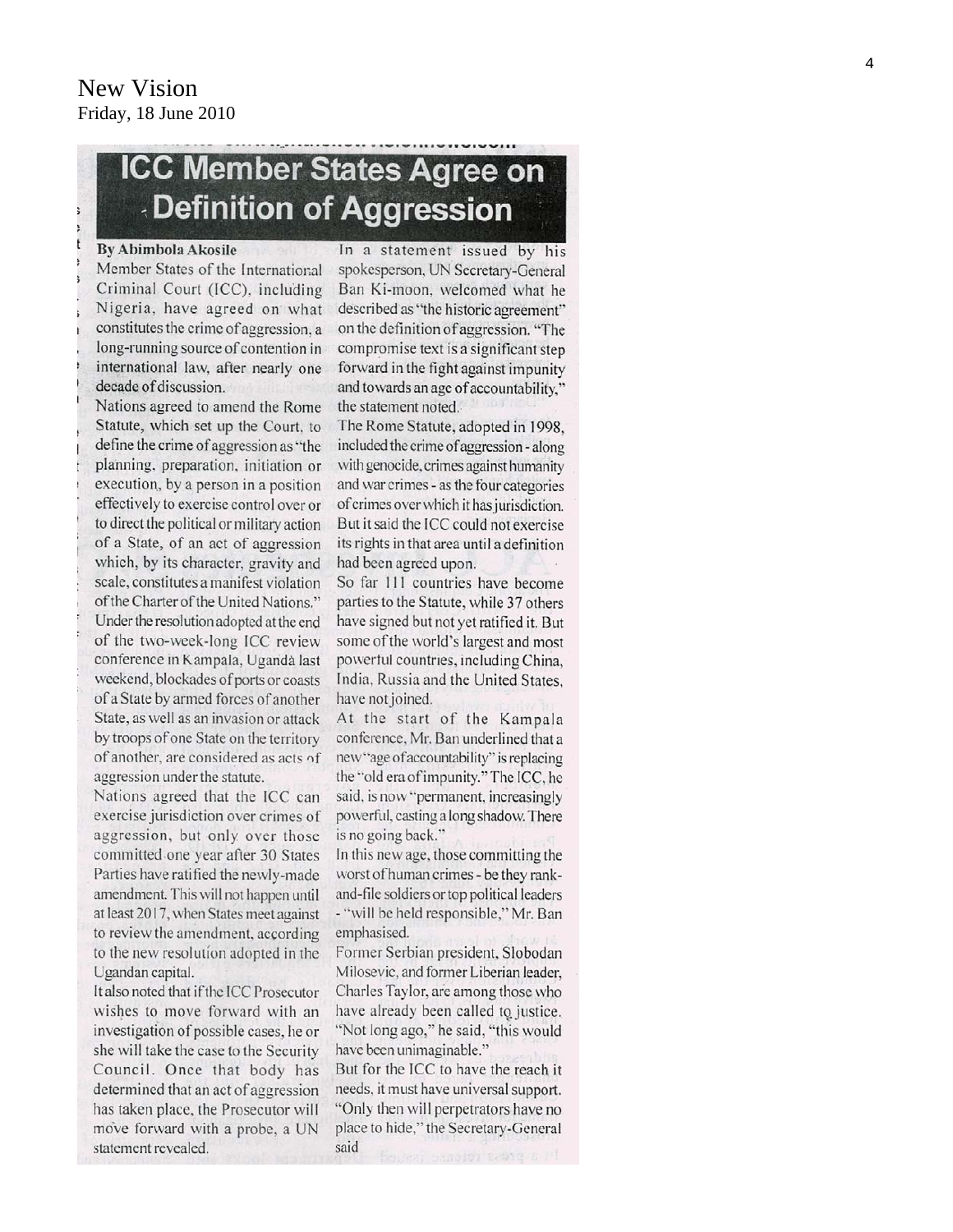# BBC World Service Trust

Thursday, 17 June 2010

# **June 17, 2010 Script**

**Cue** 

**Proceedings at the Special Court for Sierra Leone in The Hague started Thursday morning with an argument between the Defence Team and the tough talking Presiding Judge, Julia Sebutinde about the new sitting schedule of the court. After the argument, a Sierra Leonean Defence Witness testifying in The Hague told the court that the West African Peacekeeping, ECOMOG did not only keep peace in Liberia, but also engaged in wide-ranging business transactions with the locals. Joseph Cheeseman reports.** 

The argument between the Presiding Judge and Lead Defence Lawyer, Courtenay Griffiths arose when Mr. Griffiths announced a change of mind about the court's new sitting schedule.

Defence Lawyer, Courtenay Griffiths who had earlier proposed that the court change its sitting schedule from 9:30 a.m to 9a.m, called on the Judges today to revert to 9:30a.m.

Mr. Griffiths said 9a.m was too early for their Client, Charles Taylor, the Defence Lawyers, the witnesses and the court transcribers.

The Lead Defence Counsel told the Judges to disregard a memorandum from the Court's Registrar concerning the change in schedule.

This change of mind on the part of Mr. Griffiths provoked a robust response from Presiding Judge, Julia Sebutinde.

JUSTICE SEBUTINDE: Mr. Griffiths, frankly I personally must express surprise at this kind of application for a number of reasons. I don't think an order…the Registrar is the one responsible for the Court reporters as a unit, not the Defence, certainly not Lead Counsel, and I think those comments in particular relating to the Registrar's powers over the unit of Court Management are quite uncalled-for.

Mr. Griffiths also gave a fiery response.

GRIFFITHS: Frankly, it's none of the Registrar's business. It's the Judges' responsibility to ensure a fair trial. I'm not interested in what has gone on behind the scenes between the Registrar and the court reporters, so frankly I'm not impressed with that suggestion.

Meanwhile, Defence Witness, Isatu Kallon said she herself did business with ECOMOG behalf of the Sierra Leone Revolutionary United Front rebels.

Madam Kallon described to the Judges how she obtained five drums of Diesels from ECOMOG through what she called a barter system at a river near Harbel, Firestone.

Defence Lawyer, Morris Anyah expressing surprise at Madam Kallon's evidence further questioned her about the alleged business transaction involving ECOMOG.

Madam Kallon, the Defence 18<sup>th</sup> witness is giving her testimonies in the Sierra Leonean Krio Language, so her evidence is being translated.

ANYAH: The people that you did business with, who were those people?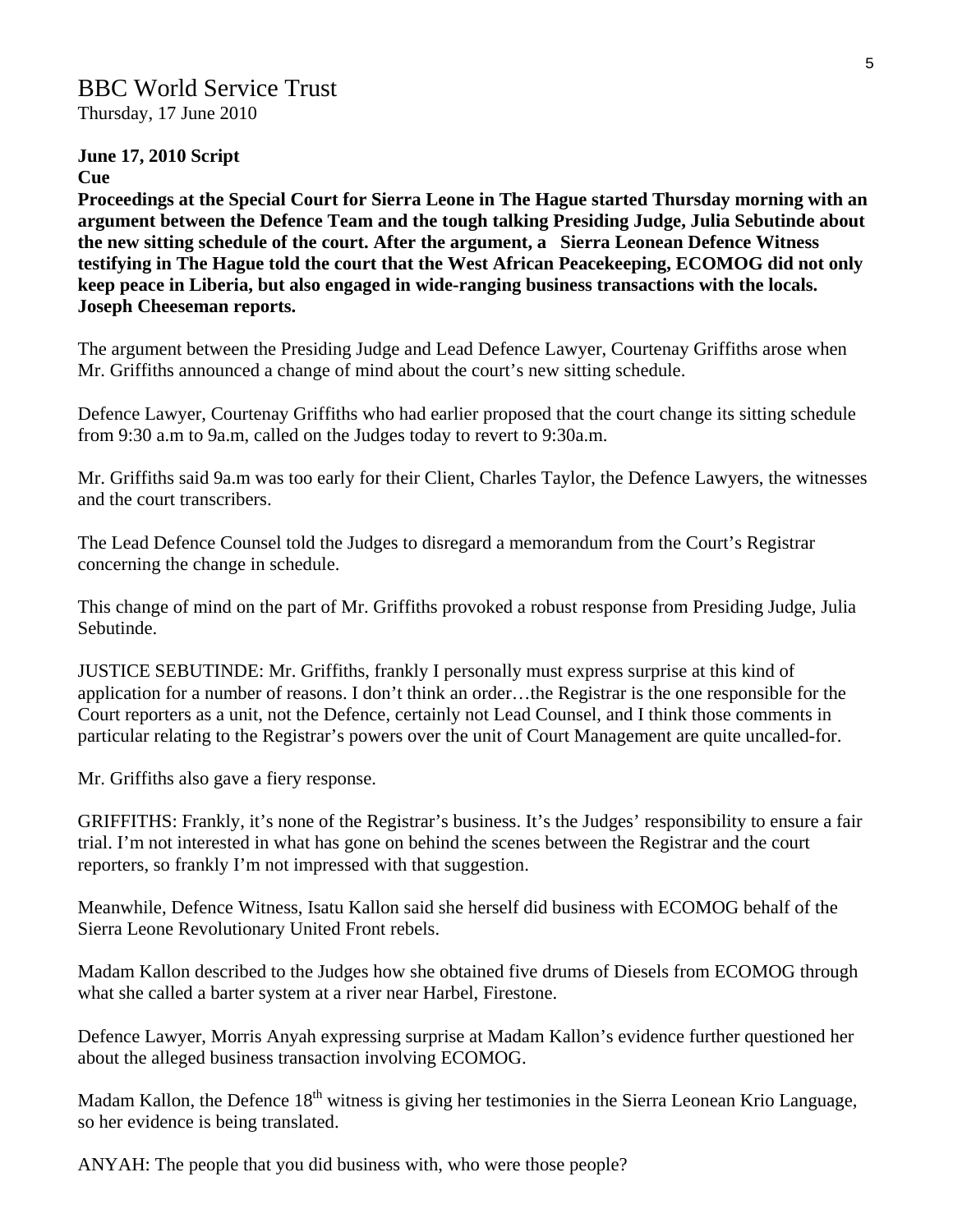KALLON: ECOMOG. There were boats there in the river, but during the war all those boats were under ECOMOG. But when you wanted to do business with it, you would take a white piece of cloth and wave it, then they would know that you wanted to do business and they would come.

ANYAH: Are you telling the Court that ECOMOG was engaged in business commercial activities in Liberia?

KALLON: Yes, we were doing business with them.

ANYAH: Did you have to pay money for the diesel when you bought it?

KALLON: I did not pay money. I sent palm oil.

ANYAH: What did you do with the diesel when you obtained it?

KALLON: When I brought it, I gave it to Pa Foday Sankoh.

Madam Kallon, the 57 year-old Sierra Leonean Defence witness hardly looked in the direction of the Judges even though she was advised to do so. She bowed her head during most of the testimonies on direct examination.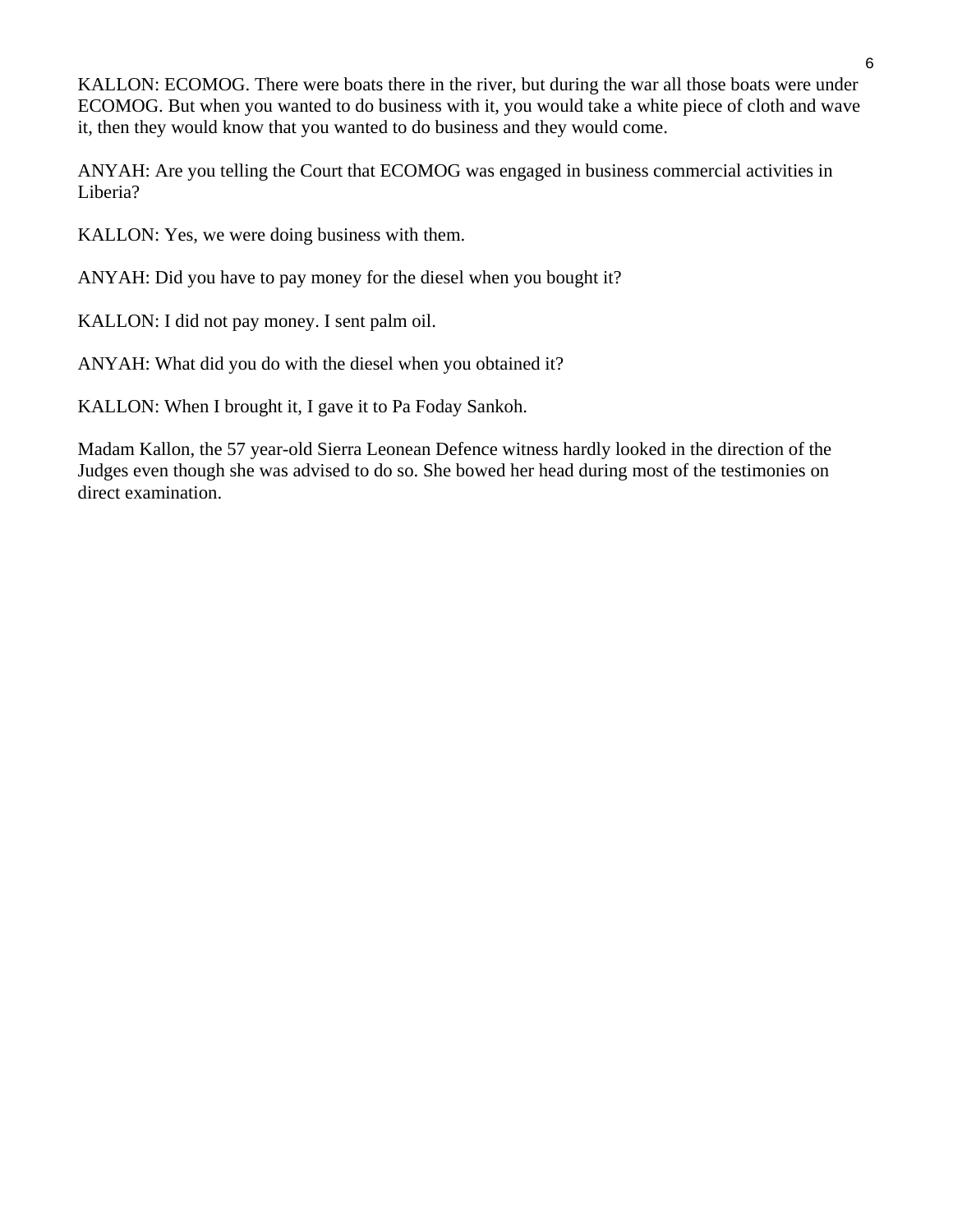# CharlesTaylorTrial.org (The Hague)

Thursday, 17 June 2010

## **Liberia: ECOMOG Peacekeepers Were Involved in Business Transactions and I Bought Diesel From Them for the RUF, Witness Says**

Alpha Sesay

West African peacekeepers sold diesel supplies to Sierra Leonean rebel forces as they prepared to launch an attack on their country from Liberia in the early 1990s, a defense witness for former Liberian president, Charles Taylor, told the Special Court for Sierra Leone today.

Isatu Kallon, a Sierra Leonean woman who was based in Liberia when Revolutionary United Front (RUF) forces were preparing to invade Sierra Leone in 1991 has explained how Economic Community of West African States Monitoring Group (ECOMOG) peacekeepers did business in Liberia. Mrs. Kallon said she bought a barrel of diesel on behalf RUF rebel leader, Foday Sankoh, from ECOMOG forces in exchange for palm oil.

"The people that you did business with, who were those people?" asked Mr. Taylor's defense counsel, Morris Anyah.

"ECOMOG," the witness said. "There were boats there, in the river, but during the war, all those boats were under ECOMOG."

"but when you wanted to do business with it, you'll take a white piece of cloth and wave it, then they would know that you wanted to do business and they will come," she explained.

"Are you telling the court that ECOMOG was engaged in business, commercial activities in Liberia?" Mr. Anyah asked again.

"yes, we were doing business with them," the witness said.

Asked whether she had "to pay money for the diesel when you bought it," the witness said "I did not pay money, I sent palm oil."

When asked to tell the court what she did with the diesel: "I gave it to Pa Foday Sankoh." Relevant Links

Prosecutors have alleged that Charles Taylor was the main source of support for RUF rebels. It is alleged that Mr. Taylor provided support for the rebels while they prepared to invade Sierra Leone in 1991 and that such support continued during the West African country's 11 year conflict. Mr. Taylor has denied these allegations and, like some of his witnesses, the former Liberian president has accused ECOMOG peacekeepers of being involved in trade of arms and other materials with rebel factions in the West African sub-region.

Today, Mrs. Kallon again spent much of her testimony outlining the support she provided to the RUF forces while they were training in Liberia. The witness also told the court today that Mr. Sankoh had asked her to start up trade fairs in RUF-controlled territory in Sierra Leone after the group's invasion of the country. These trade fairs were successful, she added.

Mrs. Kallon's testimony continues today.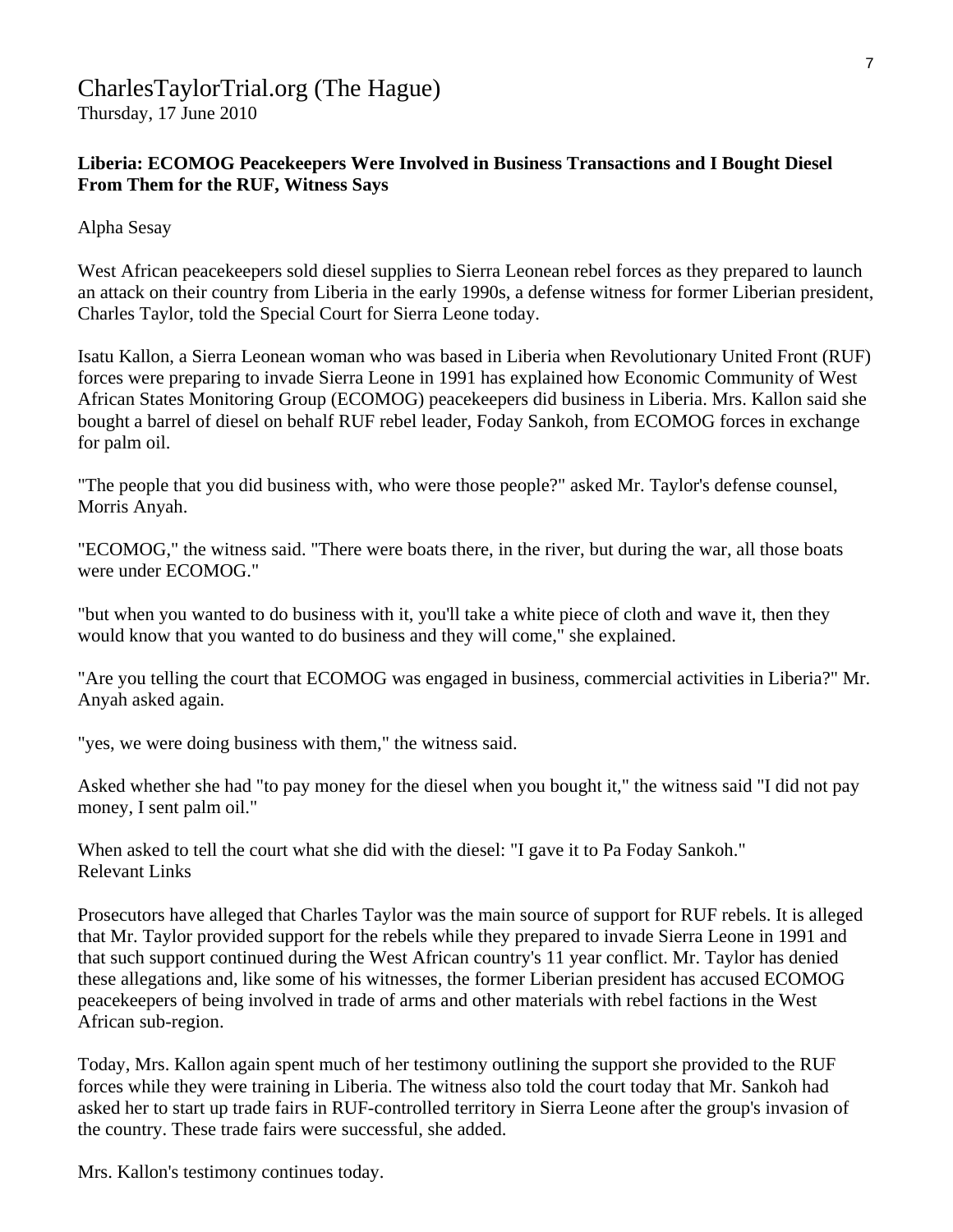

United Nations Mission in Liberia (UNMIL)

# **UNMIL Public Information Office Media Summary 17 June 2010**

*[The media summaries and press clips do not necessarily represent the views of UNMIL.]* 

## **UN News in Liberia**

#### **UNMIL, Others Observe DAC – Deputy UN Envoy Challenges Liberian Government to Uphold Children's Rights**

[The Inquirer, The Analyst, In Profile Daily, Daily Observer, The New Republic, Front Page Africa, The Tribute]

- The Day of the African Child (DAC) was Wednesday observed with a special call to the Government of Liberia to do more in ensuring that the rights of children are upheld.
- Deputy Special Representative of the Secretary General and Officer-in Charge of the United Nations Mission In Liberian (UNMIL), Moustapha Soumaré, said in order for the rights of children to be upheld, government must take the lead and draw up policies that will protect children's rights.
- Mr. Soumaré called for the consolidated efforts of everyone, especially child protection groups and parents to support the Liberian government in this effort.
- The Deputy Special representative for Recovery and Governance made the statement in the slum community and impoverished community of West Point in Monrovia.
- According to him, children are the greatest investment ever, and if they must flourish, government must allocate special programmes and budgetary allotments for their wellbeing.
- Mr. Soumaré said that it was saddened to note that children who live in the West Point Community lack good health, shelter, education, proper diet and recreational facilities.
- Wednesday's celebration of the DAC was characterized by pomp and pageantry, medical outreach and presentation of gifts to the children.
- The event was organized by UNMIL in collaboration partners including EcoBank, Comium Liberia, UNICEF, Children Forum Network, WHO, Population Services International and Sharks Business Centre.

#### **UNMIL Head of Nimba Field Office, Others Honored**

[New Republic]

- UNMIL Head of Field Office in Nimba and other prominent citizens of the county were during the week honored by the "Feed My Lamp Early Foundation School" in Ganta City.
- Dr. Wesley Bokati Natana, who received a certificate, was honored for his invaluable service to the people of Nimba County and the school in particular.
- Receiving the certificate, Dr. Natana thanked the school administration and told the people of Nimba County that he was pleased for the recognition.
- He strongly advised parents to continue to invest in the education of their children because according to him, "a child's education is the best place to lavish money."
- Nimba County Superintendent Edith Gongloe-Weh, who also received certificate, pledged her support to the school.

## **Local News on Liberian issues**

## **Over Stalled Threshold Bill, Group of Lawmakers Threaten Boycott of All Plenary Activities**

[The News, Front Page Africa, The Monitor, Daily Observer, New Democrat]

• A group of lawmakers, representing six counties including Bong, Lofa, Margibi, Montserrado, Nimba, and Grand Bassa have threatened to boycott all activities at plenary unless the population Threshold Bill is passed.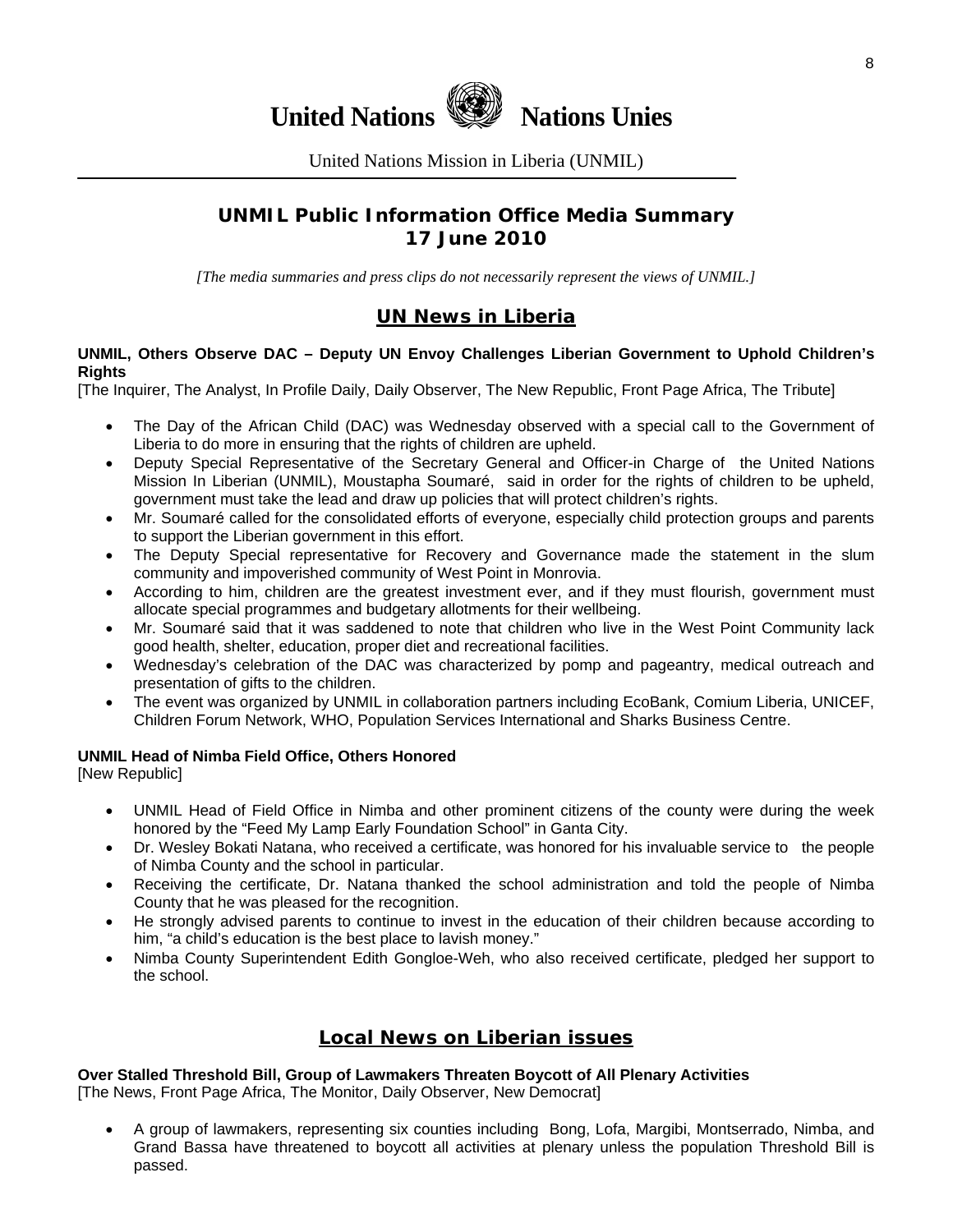- The lawmakers, numbering over 40, noted that House Speaker Alex Tyler and Senate President Protempore Cletus Wotorson were allegedly holding the bill hostage because their counties would lose seats if the bill is passed at 68,000.
- They claimed to have credible information that someone is contemplating tempering with the Supreme Court in order to nullify the 2008 census results.
- According to the lawmakers, the census was legal and sanctioned by the National Legislature during and after its conduct and no question was raised concerning its illegality.
- They asserted that census is not only about population, but rather it is also about data collection for developmental purposes.
- The lawmakers said it will be a disservice if the census result is nullified when in fact money was pumped into it by the international community.
- One of the aggrieved lawmakers, Bong County Representative George Mulbah said they will make sure that the bill is passed for the benefit of the country.

#### **Renovation Work Begins at Ducor Hotel**

[Daily Observer]

- Renovation work at the Ducor Hotel, one of Liberia's foremost palaces situated at the top of the Monrovia, has begun.
- The renovation began with the clearing of garbage and other hazardous wastes within the dilapidated giantsize structure by a local construction firm, Obital Incorporated.
- The firm's Chief of Operations Sheikh Jomandy said the first phase of the work began with the clearing of dirt in the edifice and will last for a period of one month while the second phase will include the demolition of unwanted portions of the building.
- Mr. Jomandy said the Obital Construction Company was hired by the Libyan African Investment Company, caretaker of the hotel, to clear dirt and remove unwanted portions from the hotel.
- In 2008, the Libyan African Investment Company and the Liberian government entered into a US\$55 million renovation and lease agreement regarding the Ducor Hotel.

#### **DFC Identifies Serious Weaknesses in Management of County Social Development Funds**  [Front Page Africa]

- The Dedicated Fund Committee (DFC) has reported that there are serious weaknesses in the management of the Social Development Funds of Nimba, Bong and Grand Bassa Counties provided by Arcelor Mittal.
- The DFC noted that as a result of this, there are shortfalls in the expenditure and implementation of the social development funds of the counties.
- DFC further observed that the current structure of the funds has yielded less satisfactory results due to the role of stakeholders, lack of accountability and transparency.
- The Committee stressed that in order for the funds to be properly spent, the consent of grass root citizens must be met and procedures agreed upon on how the funds must be.
- The DFC's report also observed that the monthly, quarterly and annual reporting system has not been followed and will mean difficulties in taking notice when there is a gap.

#### **Police Arrest 20 Persons for Possession and Trafficking in Drugs**

[New Republic]

- Police in Margibi County have arrested 20 persons in connection with the possession and trafficking of narcotics.
- The Police charge sheet states that the suspects have been charged with the sale of narcotics which is in violation of Section 41.23 of the New Penal Law of Liberia.
- The Police said the suspects were arrested during a raid after a tipoff.
- According to the Police, the suspects were also in the constant habit of harassing people and snatching away their mobile phones.

#### **Star Radio** *(News monitored today at 09:00 am)*

# **UNMIL Convenes Confab on Liberia's Security Soon**

- The UN Mission in Liberia is to convene a conference to discuss the transfer of Liberia's security to the national security forces.
- In a communication, UNMIL said the security conference would take place on Monday, 21 June 2010 in Monrovia.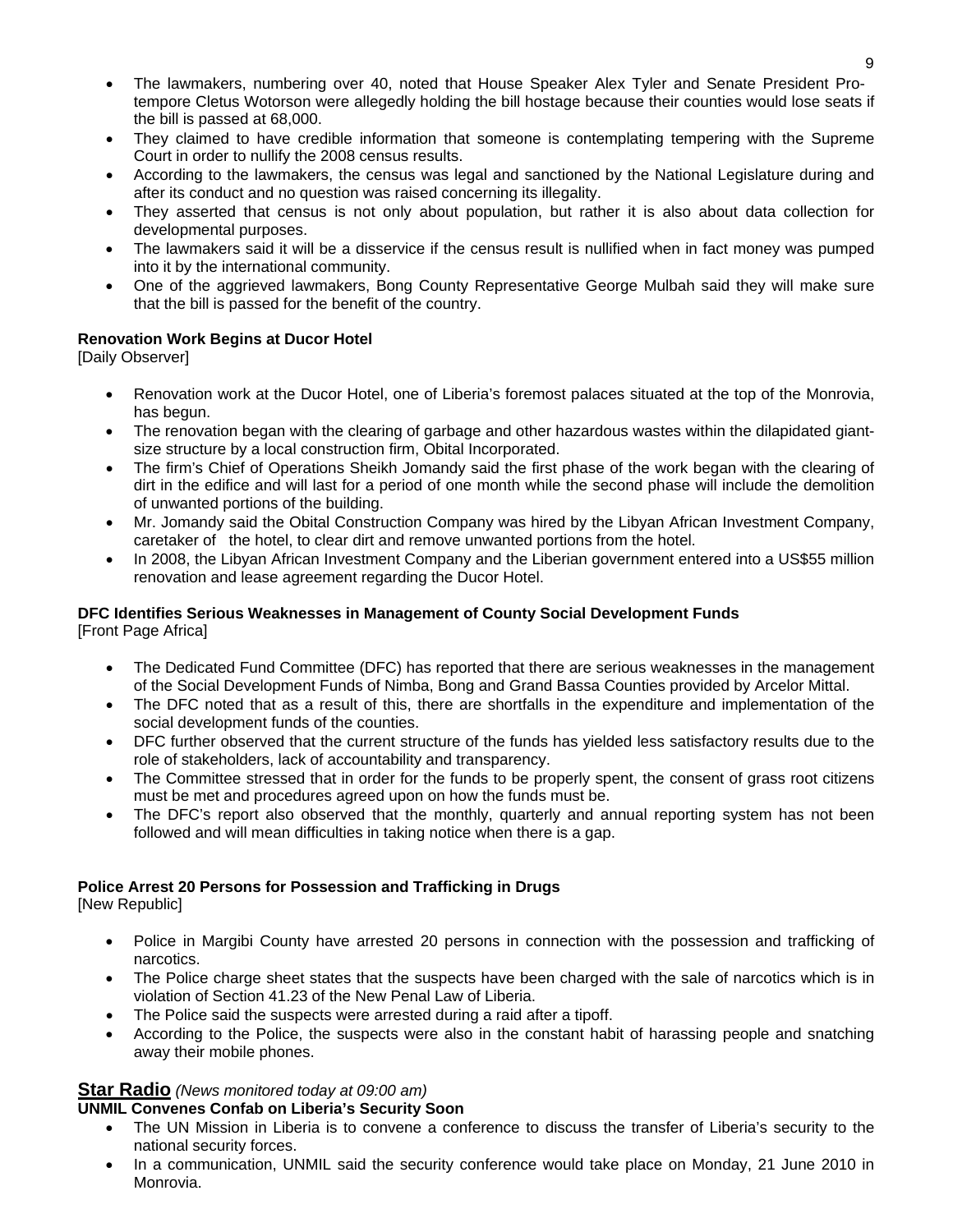• The holding of the conference was announced Wednesday during the ongoing draft budget hearing by the House Committee Chairman on Defense.

*(Also reported Radio Veritas, Sky FM, and ELBC)*

#### **Defense, Justice Ministries Plea for Increased Financial Support**

- The Ministries of Defense and Justice have pleaded with the Legislature for increased financial support in the 2010/2011 draft budget.
- The plea was contained in separate messages delivered Wednesday before the joint Legislative Budget Committee.
- Defense Minister Brownie Samukai said the Defense Ministry requires support to cater to the welfare of the national army.
- Minister Samukai said the Ministry needs additional finances to renovate the Camp Todee Military Barracks and support the purchase of fuel.
- Also Justice Minister Christiana Tah raised concern over the budgetary allotment to the Ministry describing the situation as unfortunate.
- Minister Tah said the US\$20.1 million allotment to the Ministry which comprises the Police and Immigration was not enough.

*(Also reported Truth FM, Sky FM, and ELBC)*

#### **Lawmakers Announce Radical Approach over Passage of Threshold Bill**

*(Also reported Radio Veritas, Truth FM, Sky FM, and ELBC)*

#### **Proposed Children's Act Suffers another Setback**

- The passage of the reconciled version of the draft Children's Act has suffered its second setback in the Senate in less than two weeks.
- The latest setback relates to the decision of the Senate to defer further debate on the contentious Act to Thursday, 17 June 2010.
- The Senate took the decision after protest against the passage of the draft Children's Act re-emerged.
- Some Senators including President Pro-tempore Cletus Wotorson said certain provisions in the proposed Children's Act are repugnant to the laws of Liberia.
- But Senator Wotorson's argument was however challenged by Senator Clarice Jah who said the Senator was reading an old text of the draft Children's Act.
- Meanwhile, the Senate Tuesday deferred action on the proposed thirty percent gender equity in politics Act amidst growing opposition to the bill.
- Several Senators are threatening to kill the bill which seeks increased women's representation in elected positions and political parties.

#### **Following JPC's Intervention, Criminal Court Releases 12 Detainees**

- Criminal Court 'C' has ordered the release of twelve people who were detained at the Monrovia Central Prison for the State's failure to prosecute them.
- They were arrested and detained for minor offenses such as burglary, theft of property, robbery and misapplication of entrusted property.
- According to a motion filed by the Catholic Justice and Peace Commission (JPC), the men spent between one and three years in jail without charge or indictment.
- The JPC said two of the detainees were sent to the Zwedru Correction Facility even though they were not tried.
- The JPC described such prolonged detention without charge or indictment as a gross violation of the rights of the accused.
- Though the court ordered the release, it urged rights groups to go beyond advocacy and engage in meaningful correction activities to transform inmates.

#### **Wild Elephants Rock Central River Cess District**

- Wild elephants are said to be on the rampage in Central River Cess District in River Cess County.
- River Cess Superintendent Wellington Geevon Smith said the elephants have been attacking motorbikes and transport vehicles for two days now.
- Superintendent Smith said no one has been hurt as passengers escaped the rampaging elephants.
- River Cess officials said the elephants are also hindering road rehabilitation work by a logging company on kilometre 85.

#### **Man Arrested in Lofa for Involvement in February 26 Street Violence**

• Police in Lofa County have arrested and charged one Adama Sumarue Kanneh for his alleged involvement in the February 26 street violence in Voinjama.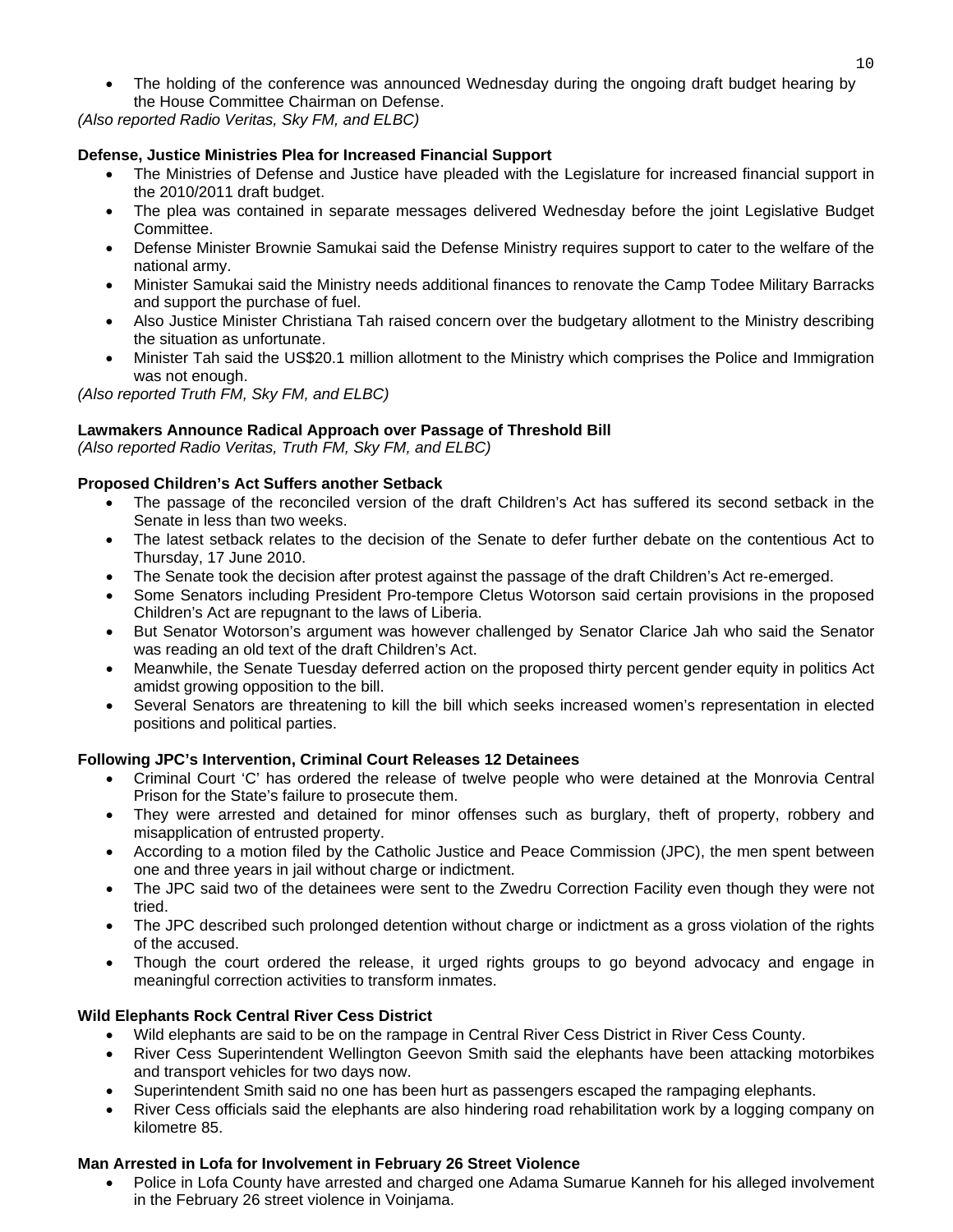- The Commander of the Criminal Services Department of the LNP in the county said Mr. Kanneh was charged for committing various criminal offenses.
- According to Commander Amos Suonie, the charges include criminal attempt to commit murder and arson.
- Mr. Suonie further said Kanneh is accused of attempting to kill the Priest of the St. Joseph Catholic Church with a gun in Voinjama.
- He said Mr. Kanneh was also charged for allegedly burning down the Catholic compound including the residence of the priest.

#### **Mass Eviction in Grand Bassa**

- The Second Judicial Circuit Court in Grand Bassa County has evicted at least 126 citizens from their various towns.
- The exercise took place over the weekend in District Number Three as a result of a warrant served on them by the court in March this year.
- According to reports, the towns affected by the eviction include Willie Gbegbo, Giayou and Garyezohn.
- District Number Three Superintendent Abraham Nyonbol said the people were evicted for illegally occupying a parcel of land belonging to the Musu family.
- Mr. Nyonbol said the local authorities gave some of the affected citizens temporary shelters while others are residing with friends and family members.

#### **Radio Veritas** *(News monitored today at 09:45 am)*

#### **President Sirleaf Off to Bamako**

- President Ellen Johnson Sirleaf has left the country for a one-day visit to Bamako, Mali.
- The visit is aimed at mobilizing resources for the replenishment of funding for the International Development Association (IDA) of the World Bank.
- According to the press release the meeting is being hosted by Malian President Amadou Toumani Touré and is intended to ensure that the IDA continues to support African development.
- The World Bank is an important partner of Liberia and has committed significant resources to the country's development programmes.
- Meanwhile, Justice Minister Christiana Tah will coordinate the affairs of the government while President Sirleaf is away.

#### **Truth FM** *(News monitored today at 10:00 am)*

#### **In Observance of DAC, UNMIL Provides Free Medical Service to West Point Children**

# **International Clips on Liberia**

#### **Liberia reveals BHP ore spending plans www.theaustralian.com.au**

BHP Billiton's iron ore mining development agreement with Liberia is worth at least \$US2 billion-\$US3 billion and offers generous but competitive tax and royalty rates, the head of Liberia's National Investment Commission says. The agreement would allow for a maximum effective tax rate of 30 per cent and royalty rates between 3-5 per cent, said Chairman Richard Tolbert in an interview with Dow Jones Newswires. On Sunday, BHP said it had signed a 25-year agreement with Liberia, establishing legal and fiscal parameters to explore and mine four major iron ore concessions in the West African country. Mr Tolbert said BHP has provided spending plans and revenue forecasts to the government indicating capital expenditures will be at least \$US2bn-\$US3bn (\$2.3bn-\$3.5bn) "minimum over the life of the mine," adding these estimates were "probably on the lower end". The agreement offers a low tax and royalty burden compared with the rate BHP would face in Australia if its government succeeds in passing a higher tax rate on resource profits. Australian Prime Minister Kevin Rudd has proposed taxing at a rate of 40 per cent on profits above a rate of return in line with the long-term government bond rate of about 6 per cent.

#### **Cargo ship ablaze at Port of Tampa Associated Press**

Four fire-fighters have been transported to local hospitals with heat exhaustion after battling a blaze erupted aboard a cargo ship at the Port of Tampa. A cargo conveyor belt continued burning aboard the 742-foot Liberian-flagged ship Sophie Oldendorff Wednesday. The ship was transporting rock and gravel. Part of the belt has collapsed. Authorities say the ship's 32 crew members are still on board but have been moved away from the blaze. Firefighters are using foam and water but are being hampered by the excessive heat and by the large metal housing enclosing the conveyor belt. Authorities didn't immediately know how the fire began or the extent of damage to the ship.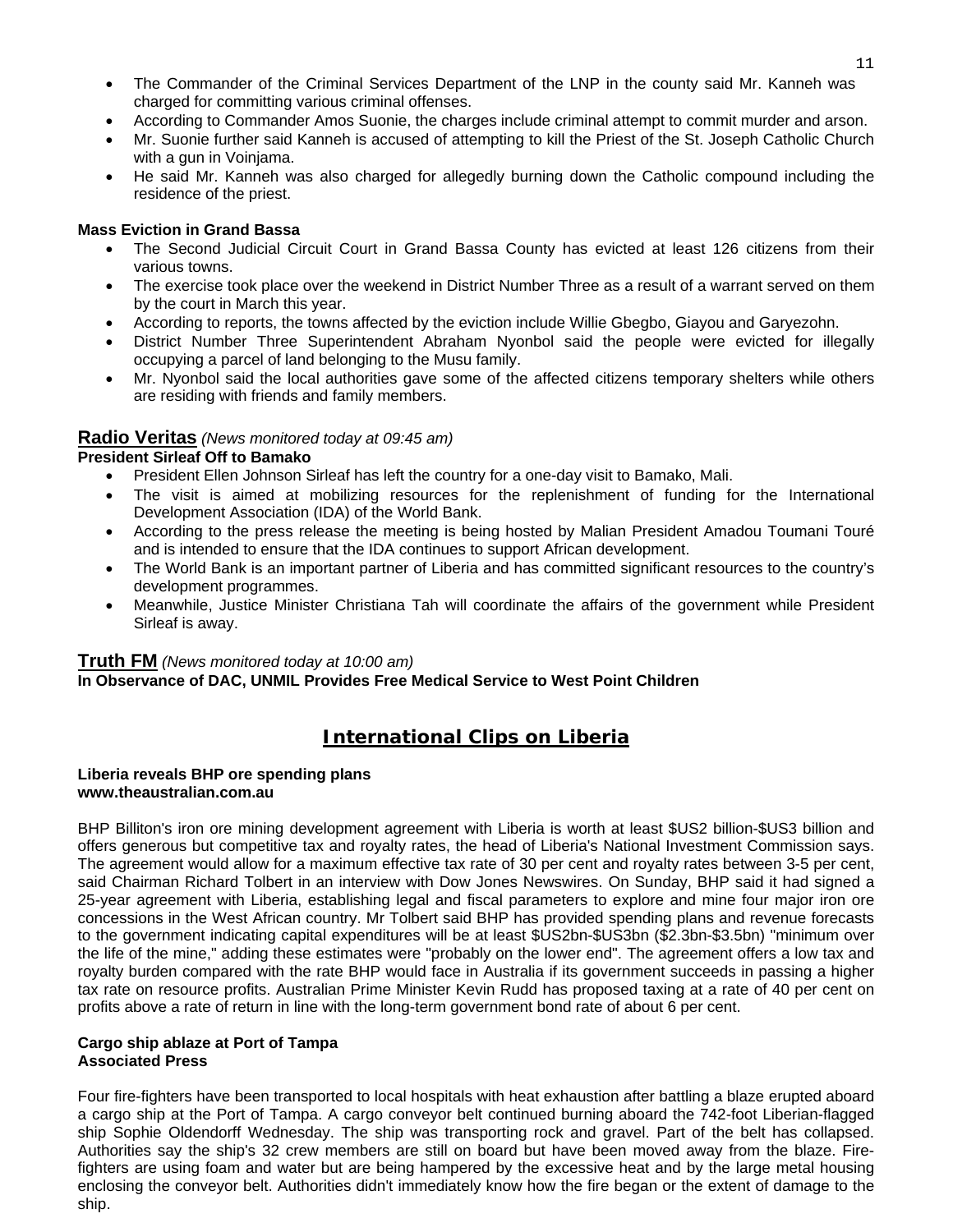#### **In Liberia, UNICEF and partners take fight for better nutrition to community clinics www.unicef.org**

In an effort to reduce child mortality, UNICEF and its partners in Liberia are working with several community clinics to provide daily outpatient therapeutic feeding for children suffering from under nutrition in several Liberian counties. Lorpu Sana, 24, and her daughter, Afie, 2, were waiting recently at one of these overcrowded clinics, located in a 'rehabilitation community' just outside the capital, Monrovia. A few weeks before, the little girl had been suffering from under nutrition. But now she is recovering, thanks to therapeutic feeding and medical care. Afie and her mother were seated among many other young mothers and their children, waiting to be treated. Due to lack of space, some mothers stood around a makeshift waiting area just outside the main clinic building.

# **International Clip on West Africa**

#### **Guinea**

#### **Stellar Announces Results from the Balandougou (Guinea) Project and Plans a 5000 M Drilling Program www.americanchronicle.com**

Stellar Pacific Ventures Inc. is pleased to announce positive results from a detailed soil geochemistry survey over a 65 km2 area of the Solotomo artisanal digging site of the Balandougou Project. The results confirm the presence of three major extensive gold anomalies within the survey area. Trenching and channel sampling of the more promising zones are ongoing and a 5,000 m RC drilling program is scheduled to test for possible extensions. The first priority is a strong gold anomaly outlined just 2 km east of the Solotomo artisanal digging site. The anomaly is interpreted as the intersection of two structures, trending NE-SW and NW-SE, respectively. Both these structures show a strong gold signature with numerous values grading over 1.0 g Au/t in soil samples. The NE-SW anomaly is over 1.5 km long and up to 900 m wide. This anomaly is remarkably consistent and, on most lines, shows wide sections with consecutive high grades ranging from 0.2 g Au/t to as much as 76 g Au/t in soil samples. Many values are over 1.0 g Au/t, which is uncommon for this type of survey. The NW-SE anomaly is over 1.0 km long and up to 500 m wide and also shows a strong gold signature with numerous consecutive values over 1 g Au/t.

\*\*\*\*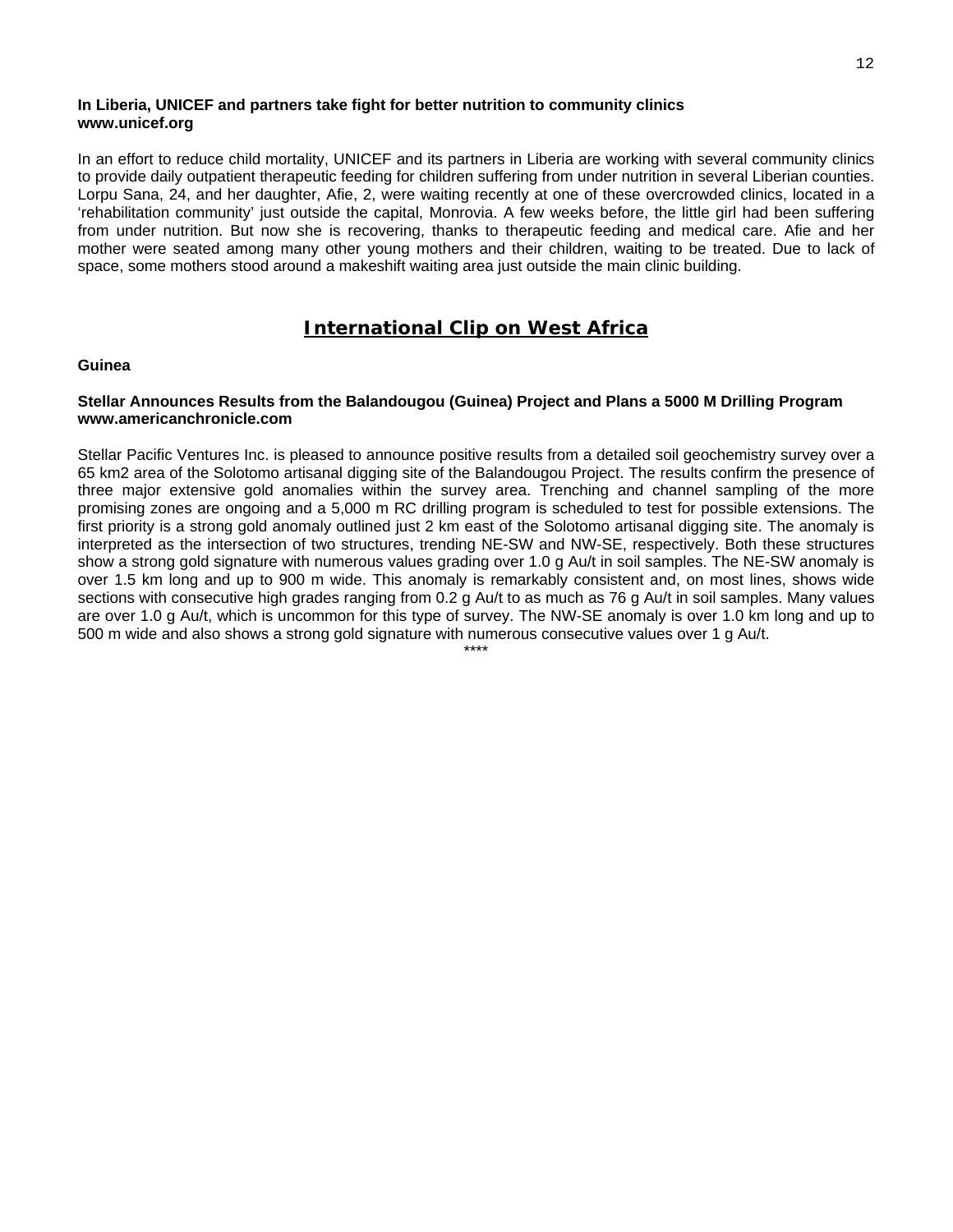Friday, 18 June 2010

### **Sudanese Rebel Leaders Appear Before International Criminal Court**

On Thursday, two Sudanese rebel leaders appeared before the International Criminal Court for their involvement in the killing of peacekeepers in Darfur. They also urged others to come forward to clear their names.

"I came here voluntarily in response to the summons by the ICC and I call upon everyone who has been summoned by this court to come here to exonerate themselves. And I thank this court and for everything they have given to me to enable me to come here."

"We are here to achieve justice and I call on everyone who is wanted for justice to come to appear before this court."

The rebel leaders are suspected of committing murder, intentionally directing attacks and pillaging in a September 2007 attack in Haskanita, where 12 African Union peacekeepers were killed.

The tribunal hearing is being held so that judges can determine whether there is enough evidence to press charges and go forward with a trial.

The ICC is investigating both sides of the Darfur conflict.